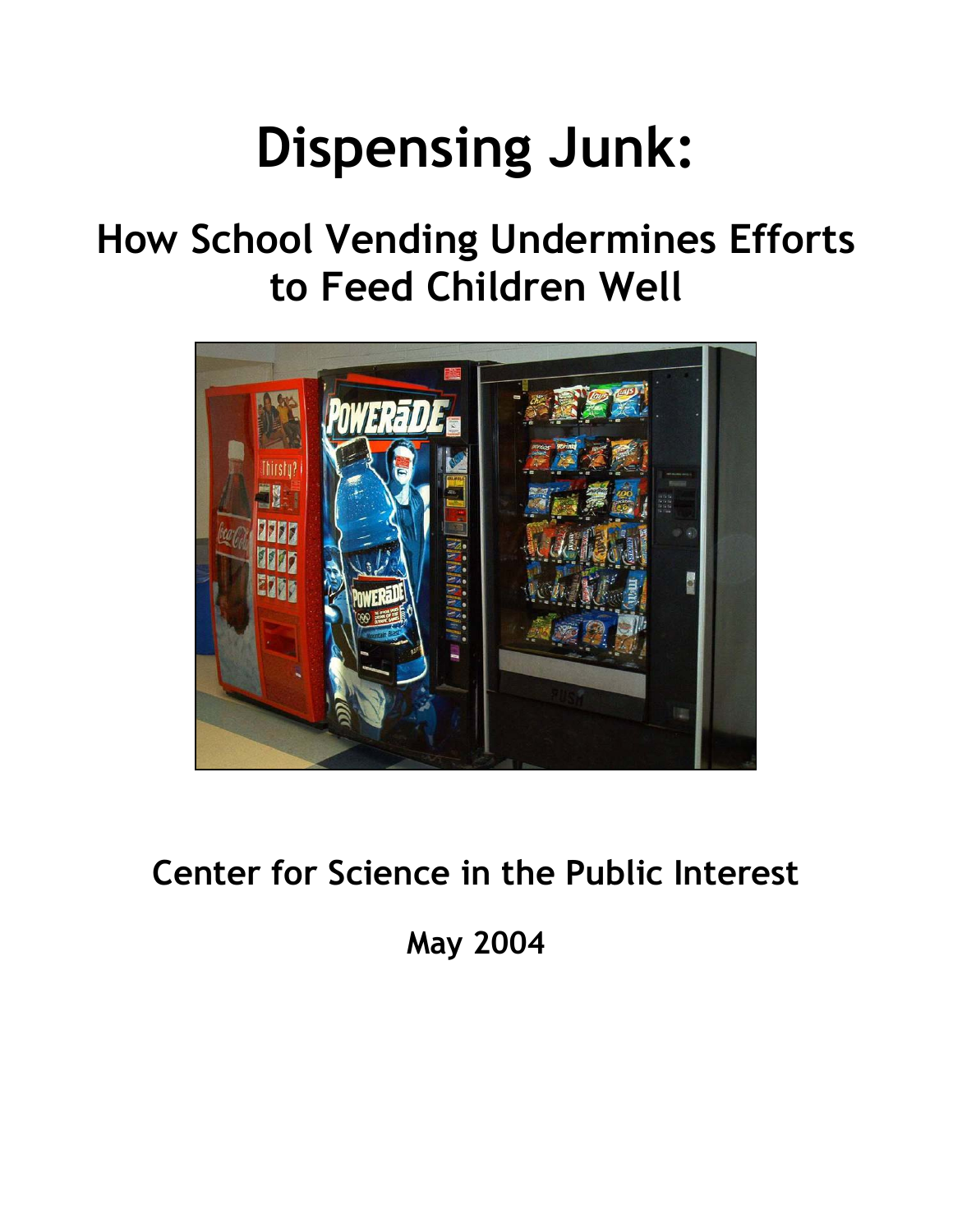#### **We thank the following organizations for their assistance with or support of the development of this report:**

Adapted Physical Activity Council

Albuquerque Public Schools (NM)

Allen County Health Department (PA)

American Association for Health Education

American College of Preventive Medicine

American Public Health Association

American School Food Service Association

American Society of Bariatric Physicians

Arkansas Action for Healthy Kids

Association of State and Territorial Public Health Nutrition Directors

California Adolescent Nutrition and Fitness Program

California Center for Public Health Advocacy

California Food Policy Advocates

California Project LEAN, California Department of Health Services

Catawba Public Health District, South Carolina Department of Health and Environmental Control

Center for Disabilities, University of South Dakota School of Medicine and Health Sciences

Center for Ecoliteracy (CA)

The Children's Foundation

Chronic Disease Directors

Combined Health District of Montgomery County, Division of Community Health, Health Promotion Services (OH)

Department of Health and Environmental Control in the Pee Dee Public Health District (SC)

Directors of Health Promotion and Education

Eau Claire City-County Health Department (WI)

Elyria City Health District (OH)

Erie County Department of Health (PA)

Hartford Food System (CT)

Holmes County Health District (OH)

Hunter College Program in Public Health Nutrition (NY)

Institute for Cancer Prevention

Iowa Nutrition Network

Kentucky Taskforce on Children's Nutrition and Fitness

Lake County General Health District (OH)

Longview School District (WA)

Louisiana Public Health Institute

McComb School District (MS)

Mid-Iowa Community Action Health and Nutrition Services

Missouri Department of Elementary and Secondary Education

Missouri Governor's Council on Physical Fitness and Health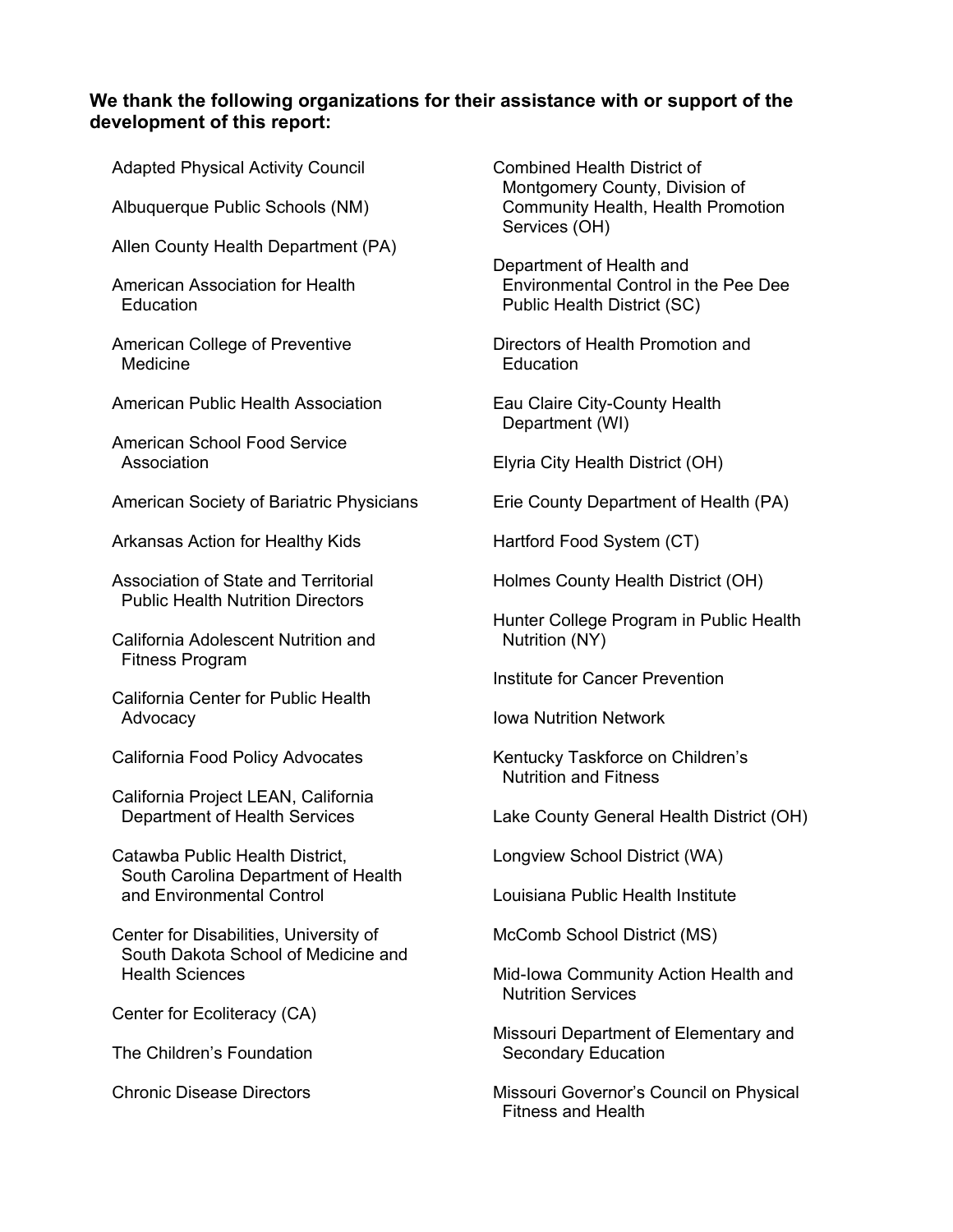Montgomery County, Maryland Department of Health and Human Services (MD)

Montgomery County Public Health (NY)

MOVE: Coordinated by the Missoula City-County Health Department (MT)

Muskegon Community Health Project (MI)

National Center for Policy Research for Women and Families

National Consortium for Physical Education and Recreation for Individuals with Disabilities

National Recreation and Park **Association** 

National Women's Health Network

New England Coalition for Health Promotion and Disease Prevention (NECON)

New Mexico Action for Healthy Kids

New York State Nutrition Council

North Dakota Dietetic Association

Northwest Community Healthcare (IL)

Office of Public Health Nutrition, South Carolina Department of Health and Environmental Control

Orangeburg County Health Department (SC)

Partners for Fit Youth of Santa Barbara County (CA)

Preventive Cardiovascular Nurses Association

Produce for Better Health Foundation

Putnam County Health Department (OH)

Quay County Maternal Child and Community Health Council (NM)

Research Institute for Independent Living

Samuels and Associates

Shelby County Public Health Nursing Department (IA)

Shelter Mutual Insurance Companies

Society for Public Health Education

South Dakota Nutrition Council

Strategic Alliance for Healthy Food and Activity Environments (CA)

Texas Public Health Association

University of Arkansas for Medical Sciences College of Public Health

Upper Missouri District Health Unit (ND)

Upper Savannah Health District, South Carolina Department of Health and Environmental Control

U.S. Water Fitness Association

Vermont Department of Health

Yale Prevention Research Center, Yale University School of Medicine (CT)

Prevention Institute

CSPI appreciates the generous support of the Louis and Anne Abrons Foundation, Amaturo Foundation, Argosy Foundation, Carmel Hill Foundation, Claneil Foundation, and the Joseph Rosen Foundation.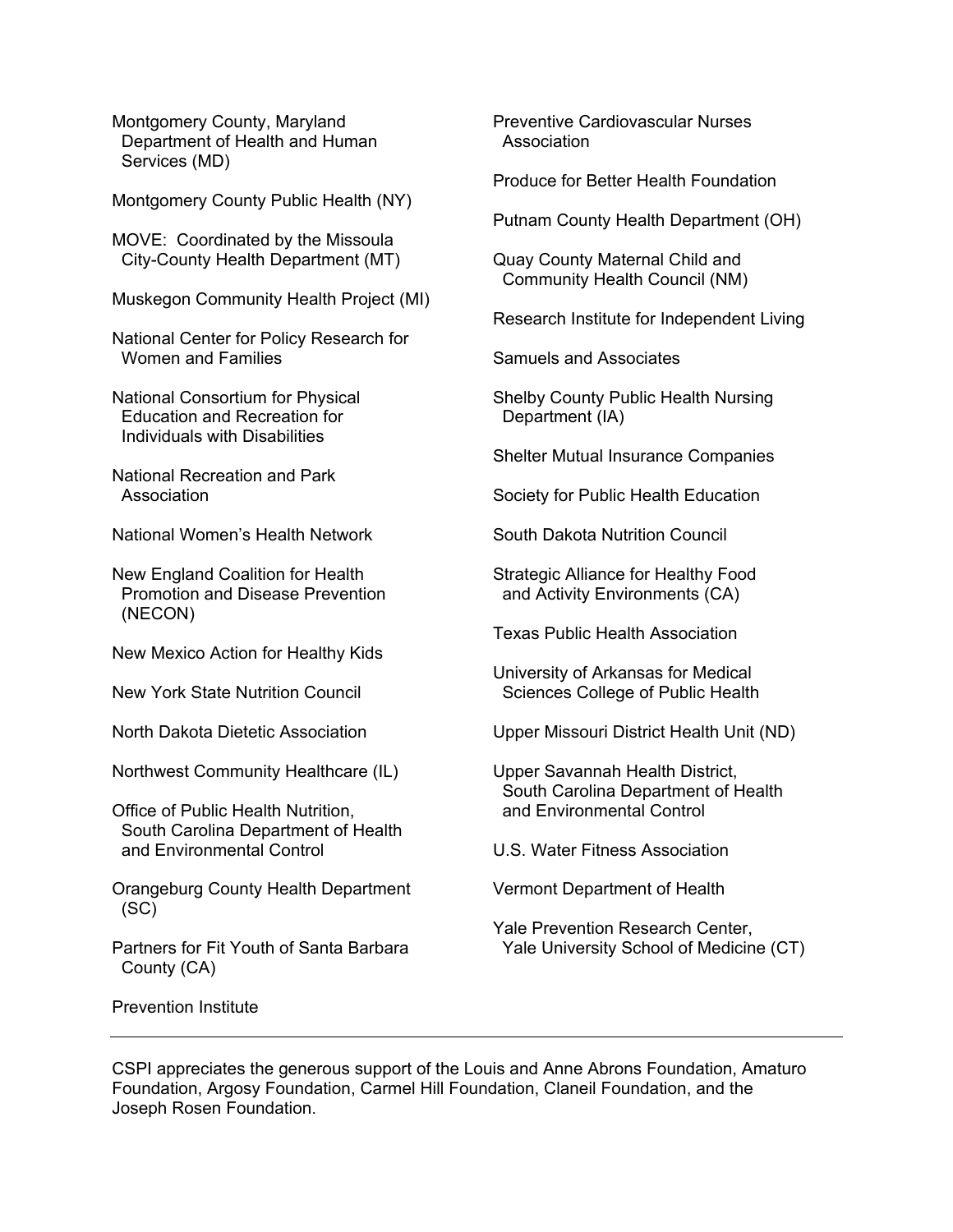#### **Table of Contents**

|                 | Table 1: Beverages Available in Middle and High School                |  |
|-----------------|-----------------------------------------------------------------------|--|
|                 |                                                                       |  |
|                 | Table 2: Snacks Available in Middle and High School                   |  |
|                 |                                                                       |  |
|                 |                                                                       |  |
| I.              |                                                                       |  |
| $\mathbf{II}$ . | The sale of low-nutrition foods in schools undermines parents'        |  |
|                 |                                                                       |  |
| III.            |                                                                       |  |
| IV.             | Short-term profits from selling junk food in schools pale in          |  |
|                 | comparison with the long-term costs for diet-related diseases 8       |  |
| V.              | Schools that stop selling soda and junk food are not losing money 8   |  |
| VI.             | School foods can be improved at the federal, state, or local level  9 |  |
|                 |                                                                       |  |
|                 |                                                                       |  |
|                 |                                                                       |  |

#### **May 2004**

#### **For more information or model legislation/policies, contact:**

Dr. Margo Wootan Center for Science in the Public Interest 1875 Connecticut Avenue, NW, Suite 300 Washington, D.C. 20009 Phone: 202-777-8352 Fax: 202-265-4954 Email: nutritionpolicy@cspinet.org http://www.cspinet.org/schoolfoods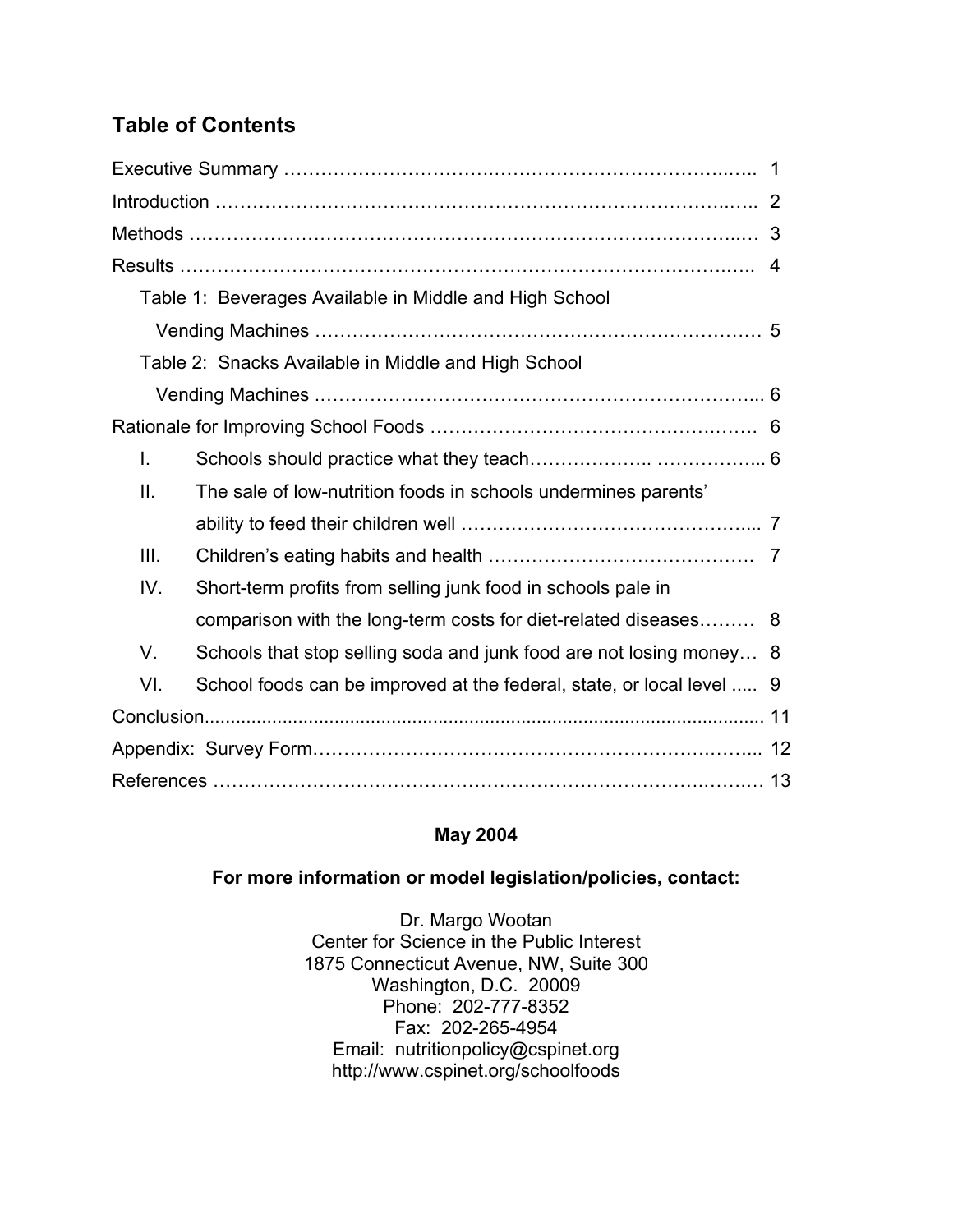#### **Executive Summary**

In September and October 2003, 120 volunteers in 24 states (including the District of Columbia) surveyed the contents of 1,420 vending machines in 251 schools, including 105 middle and junior high schools, 121 high schools, and 25 schools with other combinations of these grade levels (*e.g.*,  $7^{\text{th}}$ -12<sup>th</sup> grades).

The results suggest that the overwhelming majority of options available to children in school vending machines are high in calories and/or low in nutrition. **In both middle and high schools, 75% of beverage options and 85% of snacks were of poor nutritional quality.** The most prevalent options are soda, imitation fruit juices, candy, chips, cookies, and snack cakes. The high prevalence of junk food in school vending machines does not support students' ability to make healthy food choices or parents' ability to feed their children well.

This is of concern because 1) 74% of middle/junior high schools and 98% of senior high schools have vending machines, school stores, or snack bars,<sup>1</sup> 2) children are in school for a substantial portion of the week, and 3) obesity rates are rising rapidly in children and teens. $<sup>2</sup>$ </sup>

Given the rising obesity rates and children's poor eating habits, the time has come to ensure that school environments support healthy eating and parents' efforts to feed their children well. A number of policies and programs should be put in place or strengthened to address childhood obesity. **One important strategy is for federal, state, and/or local governments, schools, and school districts to enact policies to ensure that foods sold out of vending machines, school stores, fundraisers, a la carte, and other venues outside of the school meal programs are healthful and make a positive contribution to children's diets.**

At the federal level, Congress should give the U.S Department of Agriculture (USDA) authority to establish and enforce regulations for all food sales anywhere on school campuses throughout the school day as a condition for participating in the National School Lunch Program or School Breakfast Program. USDA has strong nutrition policies for school meals. It also should set nutrition standards for foods and beverages sold outside those meals.

States, cities, school districts, and schools also could implement strong nutrition standards for foods and beverages sold out of vending machines, school stores, a la carte (snack lines), fundraisers, and other venues outside of the school meal programs. We recognize that school budgets are tight and that the sale of foods in schools provides much-needed revenue. However, a number of schools around the country have replaced soda in school vending machines with healthier beverages and have not lost money.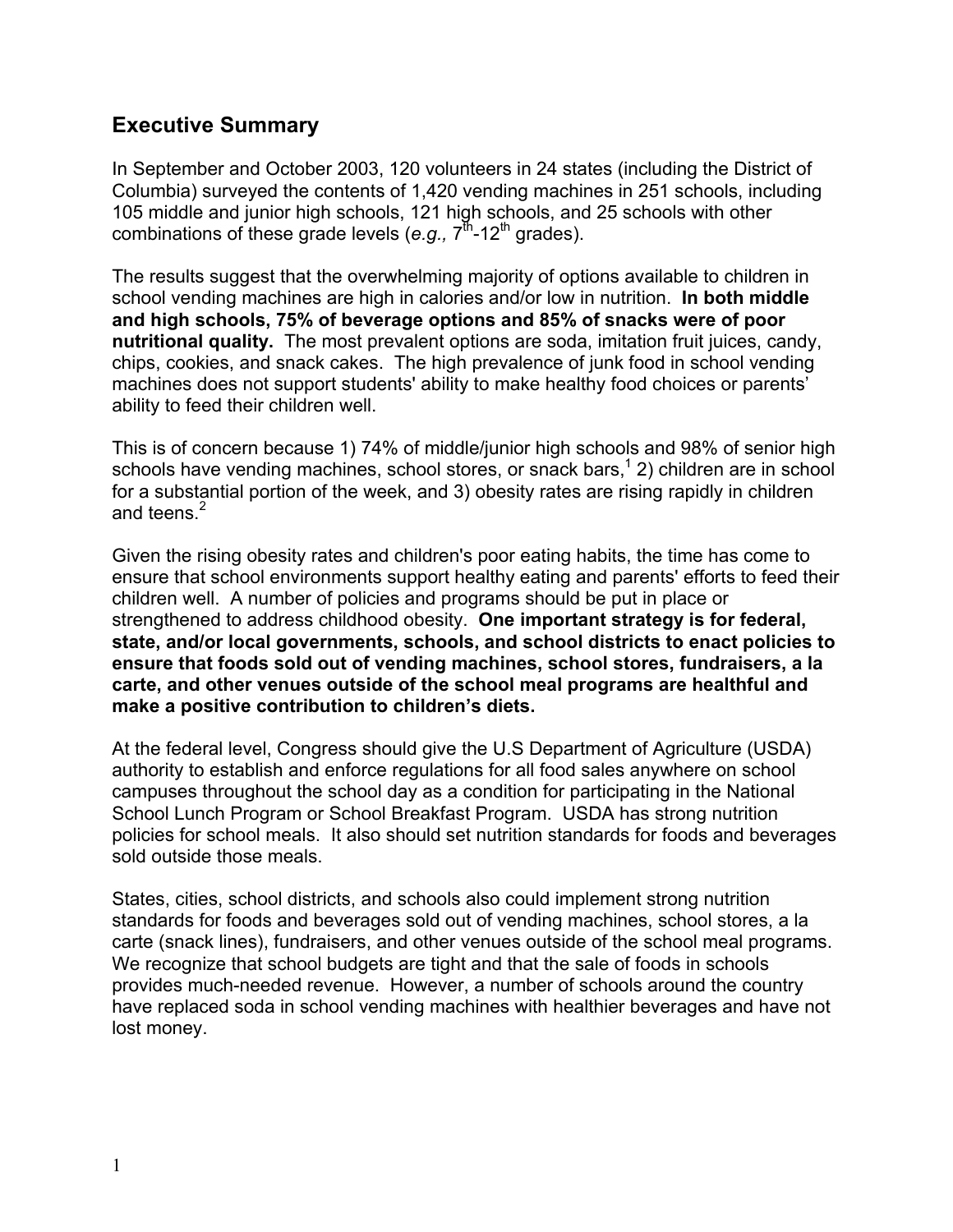#### **Introduction**

Vending machines are prevalent in schools, yet quantitative data regarding their contents are lacking. Such data would be important to have because most children eat diets of poor nutritional quality, with too much saturated fat, sodium, and refined sugars and too few nutrient-rich fruits, vegetables, and whole grains.<sup>3,4,5,6</sup> Those nutrient imbalances can lead to heart disease, high blood pressure, cancer, dental cavities, and other health problems. $<sup>7</sup>$  In addition,</sup> children's calorie intake has increased $8,9$  (and they are insufficiently active) and, as a result, rates of overweight in children have increased.<sup>2</sup> While obesity is a complex, multi-factorial problem, over-consumption of soft drinks and snack foods plays a key role.<sup>10,11,12</sup>



Junk food in school vending machines undermines parents' efforts to feed their children well. (This is especially problematic when children have diet-related health problems, such as high cholesterol or diabetes.) When parents send their child to school with lunch money, they do not know whether the child will buy a balanced school lunch or a candy bar and a soda. Long cafeteria lines, short lunch periods, and activities during the lunch period mean that some students rely on foods from vending machines rather than buy lunch from the cafeteria line.

The food industry is taking advantage of schools' financial problems by offering them incentives to sell low-nutrition foods in schools. But bridging school budget gaps by selling junk food to students is a shortsighted approach. In the long run, society is sure to spend more money treating the resulting obesity and diet-related diseases, such as diabetes, heart disease, cancer, and osteoporosis, than schools can raise by selling



soda and snack foods to students.

There are ways schools can raise money without jeopardizing children's health. A number of schools in Maine, California, Minnesota, Pennsylvania, and elsewhere have replaced soda with healthy beverages and not lost revenue. In addition to selling healthy foods, schools can sell gift wrap or candles, sponsor fun runs, host car washes, or conduct other profitable fundraisers that do not undermine children's health.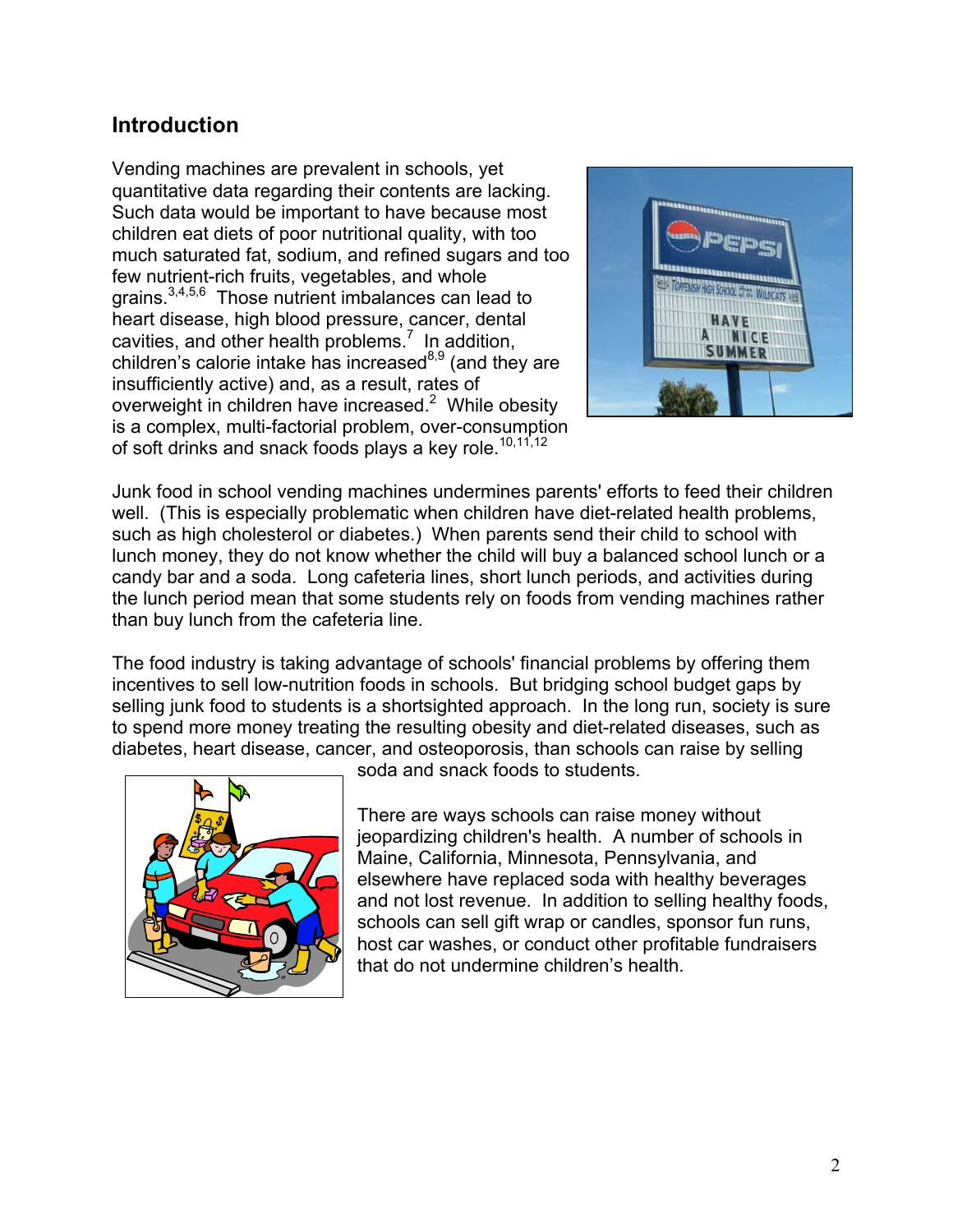#### **Methods**

In late September and early October 2003, 120 individuals in 24 states (including Arkansas, California, Connecticut, the District of Columbia, Illinois, Iowa, Maine, Maryland, Michigan, Mississippi, Missouri, Montana, New Mexico, New York, North Carolina, North Dakota, Ohio, Oregon, Pennsylvania, South Carolina, South Dakota, Vermont, Washington, and Wisconsin) surveyed the contents of vending machines in their local middle and high schools. The individuals collecting the data were primarily health professionals, employees of health organizations, and school employees. Volunteers surveyed a total of 1,420 vending machines in 251 schools, including 105 middle and junior high schools, 121 high schools, and 25 schools with other combinations of these grade levels.

School sites included both urban and rural schools, schools in a range of socioeconomic areas, and schools ranging in size from 110 to 2,600 students. Vending machines in areas accessible only to teachers and staff were not included.

The average number of vending machines per high school was eight. Some high schools had only one vending machine, while others had as many as 22 vending machines. The average number of vending machines per middle or junior high school was four. Some middle and junior high schools had only one vending machine, while others had up to 10 vending machines.

Vending machines were assessed by counting the number of slots per machine for each beverage or snack category and totaling the number of slots in all machines. Study participants were given a standardized survey form (see Appendix A) and protocol. Participants had the opportunity to participate in a pre-survey conference call to discuss the protocol and methods for the survey. Participants sent their completed surveys to the Center for Science in the Public Interest (CSPI) for data aggregation and analysis.

The categorization of foods and beverages as "healthier" and "less healthful" was based on and generally in accordance with the nutrition standards for school foods developed by a national panel of experts convened by the California Center for Public Health Advocacy.<sup>13</sup> The following types of beverages were categorized as "healthier" options: water, fruit juice containing at least 50% real juice, low-fat (1%) or fat-free milk (regular or flavored), and diet drinks. The following types of beverages were categorized as "less healthful" options: soda pop (regular), fruit drinks containing less than 50% real juice, whole or 2% milk, sports drinks, iced tea, and lemonade. Only 1% of the options in beverage vending machines ended up being categorized into the "other" category.

The following types of snacks were categorized as "healthier" options (which includes healthy foods and nutritionally-improved versions of unhealthy vending snacks): low-fat chips, pretzels, crackers, Chex Mix, fruits, vegetables, granola bars, cereal bars, nuts, trail mix, low-fat cookies, and other low-fat baked goods. While some of the options are not the healthiest products – high in sodium or made with refined flour – they are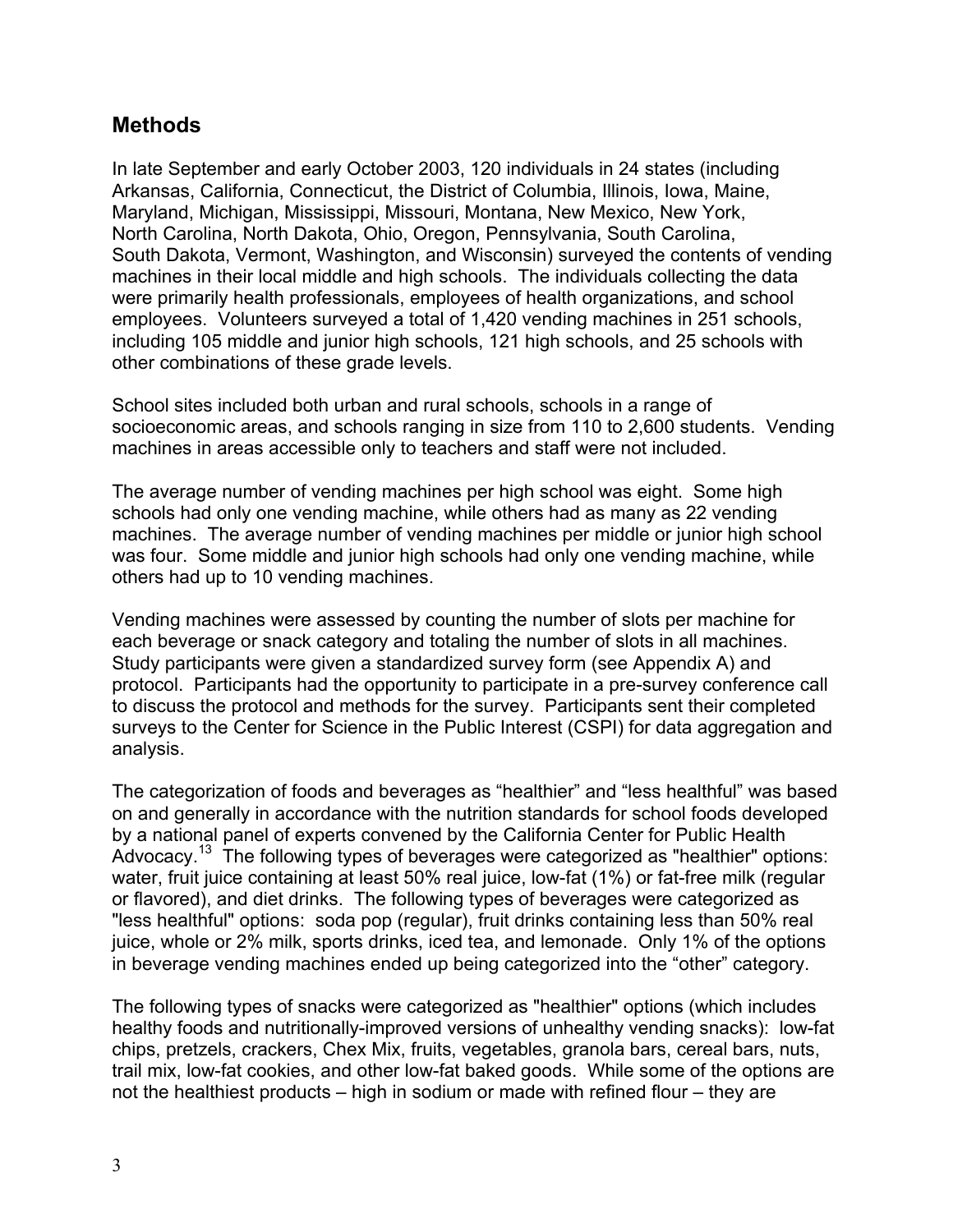considered healthier alternatives to common vending options. The following types of snacks were categorized as being of "poor nutritional quality": regular chips, crackers with cheese, candy, cookies, snack cakes, and pastries. Foods that did not fit into these categories were categorized as "other." Just 2% of the options in snack vending machines ended up being categorized into the "other" category.



#### **Results**

The vending machine options in middle and high schools were markedly similar. In middle-school vending machines, 73% of beverage options and 83% of snack options were of poor nutritional quality. In high-school vending machines, 74% of beverage options and 85% of snack options were nutritionally-poor options.

The types of beverages available in middle and high school vending machines are listed in Table 1. **Seventy percent of those beverages were sugary drinks such as soda pop, juice drinks, iced tea, and sports drinks.** Of the sodas available in vending machines for both high schools and middle schools, 86% of soda slots were regular sugary sodas and 14% were diet. 12% of the beverages available were water. Of the "juices" offered, two-thirds (67%) were juice drinks that contained less than 50% juice. Only 5% of beverage options were milk. The majority (57%) of milks offered in school vending machines were the fattier types (either whole or 2%), with 43% of the milk either low-fat (1%) or fat-free.

The types of snacks available in middle and high school vending machines are listed in Table 2. The snack items most commonly available were: candy (42%), chips (25%), and sweet baked goods (13%), which together accounted for 80% of snacks available in school vending machines.

Children need fruits and vegetables to provide key nutrients and reduce future risk of heart disease and cancer. Yet of 9,723 total snack slots, only 26 slots contained a fruit or vegetable. Only 7% of the beverage options were fruit juice (*i.e.,* contained greater than 50% real juice). This finding highlights the potential value of increasing the number of refrigerated snack vending machines in schools to provide more fruits and vegetables to children.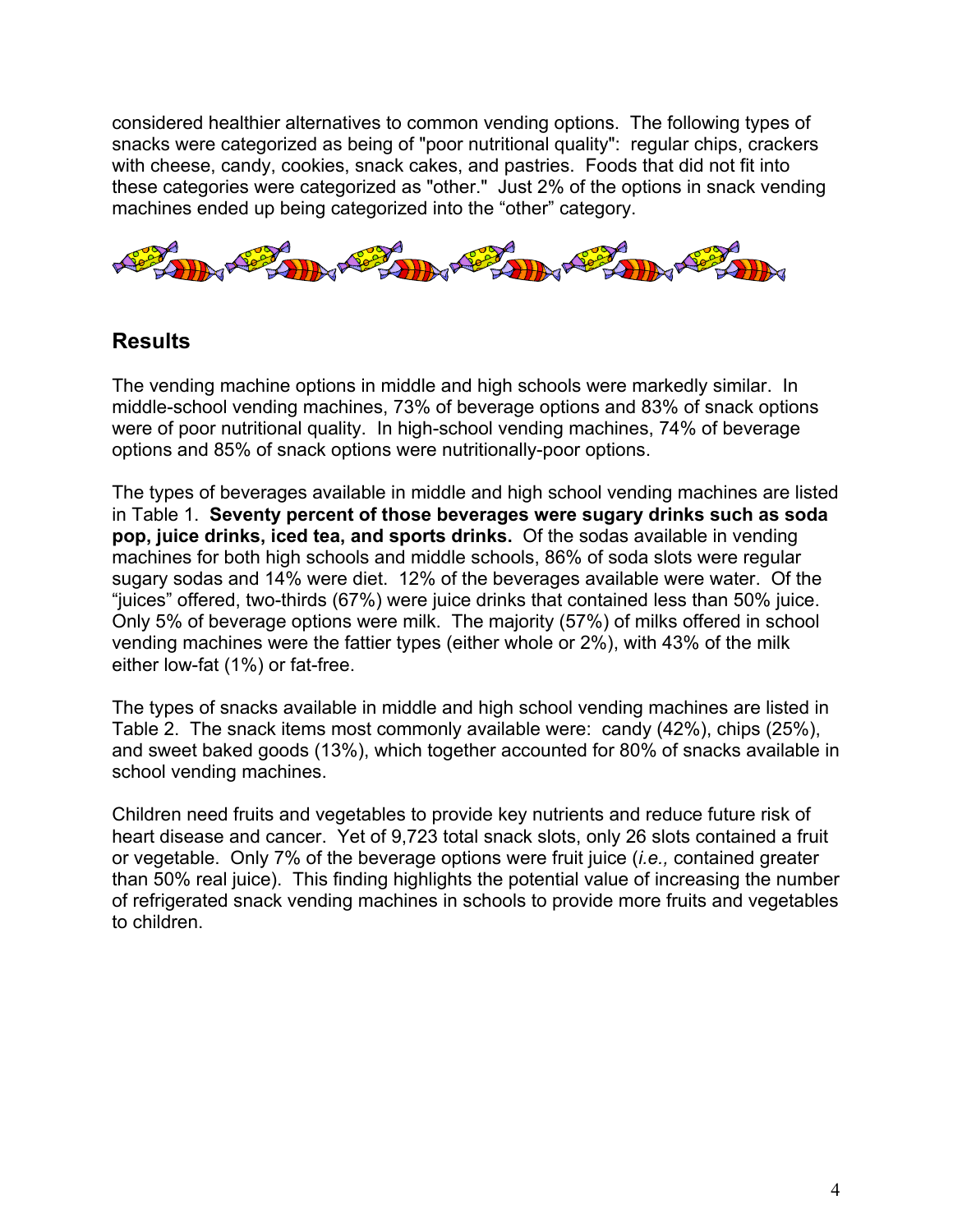| <b>Beverage Type</b>                       | <b>Middle Schools</b>   | <b>High Schools</b>     | <b>Middle Schools,</b><br><b>High Schools,</b><br>& Other<br><b>Secondary</b><br><b>Schools</b><br><b>Combined</b> |
|--------------------------------------------|-------------------------|-------------------------|--------------------------------------------------------------------------------------------------------------------|
|                                            | <b>Percent of Total</b> | <b>Percent of Total</b> | <b>Percent of</b>                                                                                                  |
|                                            | (Number of Slots)       | (Number of Slots)       | <b>Total (Number</b><br>of Slots)                                                                                  |
| Soda (regular)                             | 28 (1110)               | 39 (3489)               | 36 (4860)                                                                                                          |
| <b>Fruit drinks</b><br>(less than 50% real |                         |                         |                                                                                                                    |
| juice)                                     | 17 (664)                | 12 (1079)               | 13 (1801)                                                                                                          |
| Sports drinks                              | 17 (671)                | 11 (994)                | 13 (1826)                                                                                                          |
| Iced tea, lemonade,<br>or other sweetened  |                         |                         |                                                                                                                    |
| drink                                      | 9(362)                  | 8 (752)                 | 9 (1167)                                                                                                           |
| Whole or 2% milk<br>(including flavored)   | 1(46)                   | 3(268)                  | 3(367)                                                                                                             |
| Water                                      | 13 (515)                | 11 (1001                | 12 (1611)                                                                                                          |
| Fruit juices (at least<br>50% real juice)  | 8 (295)                 | 6(563)                  | 7 (896)                                                                                                            |
| Diet soda                                  | 4 (149)                 | 6(555)                  | 6(769)                                                                                                             |
| Low-fat/1% or fat-<br>free milk (including |                         |                         |                                                                                                                    |
| flavored)                                  | (47)                    | 2 (177)                 | 2(276)                                                                                                             |
| Other drinks                               | 2(64)                   | $<$ 0.5 (13)            | (77)<br>1                                                                                                          |
| <b>TOTAL</b>                               | 100 (3,923)             | 98 (8,891)              | 102 (13,650)                                                                                                       |

#### **Table 1: Beverages Available in Middle and High School Vending Machines**

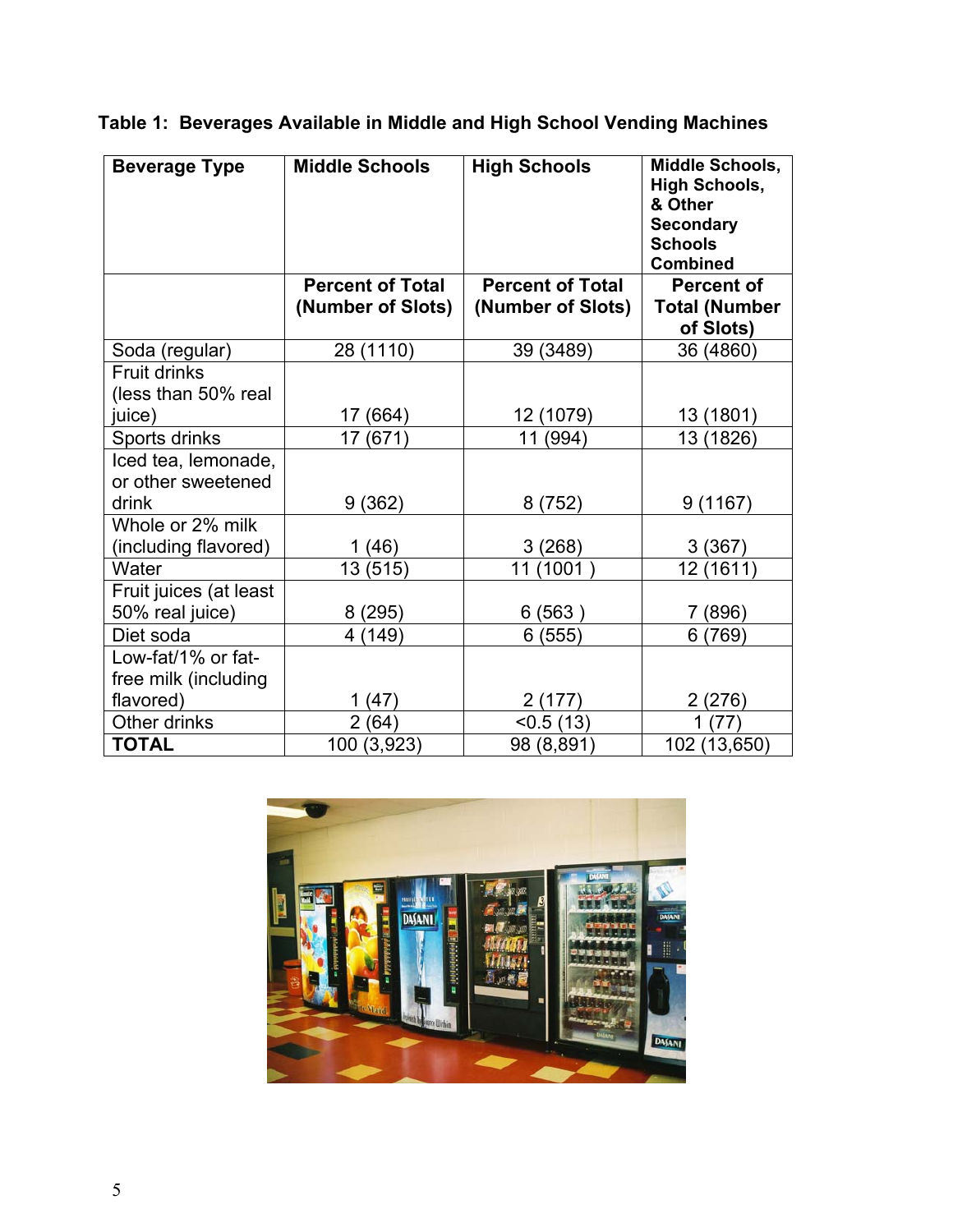| <b>Snack Type</b>              | <b>Middle Schools</b>                        | <b>High Schools</b>                          | <b>Middle</b><br>Schools,<br><b>High Schools,</b><br>& Other<br><b>Secondary</b><br><b>Schools</b><br><b>Combined</b> |
|--------------------------------|----------------------------------------------|----------------------------------------------|-----------------------------------------------------------------------------------------------------------------------|
|                                | <b>Percent of Total</b><br>(Number of Slots) | <b>Percent of Total</b><br>(Number of Slots) | <b>Percent of Total</b><br>(Number of                                                                                 |
|                                |                                              |                                              | Slots)                                                                                                                |
| Candy                          | 38 (882)                                     | 43 (3028)                                    | 42 (4062)                                                                                                             |
| Chips (regular)                | 24 (555)                                     | 25 (1787)                                    | 25 (2391)                                                                                                             |
| Cookies, snack                 |                                              |                                              |                                                                                                                       |
| cakes, and pastries            | 14 (310)                                     | 13 (928)                                     | 13 (1270)                                                                                                             |
| Crackers with                  |                                              |                                              |                                                                                                                       |
| cheese or peanut               |                                              |                                              |                                                                                                                       |
| butter                         | 7 (154)                                      | 4 (306)                                      | 5(484)                                                                                                                |
| Chips (low-fat) or<br>pretzels |                                              | 5(332)                                       | 5(489)                                                                                                                |
| <b>Crackers or Chex</b>        | 7 (152)                                      |                                              |                                                                                                                       |
| Mix                            | 2(52)                                        | 3(235)                                       | 3(303)                                                                                                                |
| Granola/cereal bars            | 2(56)                                        | 1(103)                                       | 2(171)                                                                                                                |
| Low-fat cookies and            |                                              |                                              |                                                                                                                       |
| baked goods                    | 2(44)                                        | 1 (106)                                      | 2(155)                                                                                                                |
| Nuts/trail mix                 | 2(41)                                        | (89)<br>1                                    | 1(141)                                                                                                                |
| Fruit or vegetable             | < 0.5(8)                                     | $<$ 0.5 (18)                                 | $<$ 0.5 (26)                                                                                                          |
| Other snacks                   | 2(39)                                        | 3(178)                                       | 2(231)                                                                                                                |
| <b>TOTAL</b>                   | 100 (2,293)                                  | 100 (7,110)                                  | 100 (9,723)                                                                                                           |

#### **Table 2: Snacks Available in Middle and High School Vending Machines**

#### **Rationale for Improving School Foods**

#### **I. Schools should practice what they teach**

This study found that most choices available in school vending machines are of poor nutritional quality. Current school vending practices are not supportive of healthy eating.

Schools should practice what they teach. Selling low-nutrition foods in schools contradicts nutrition education and sends children the message that good nutrition is not important.<sup>14</sup> The school environment should reinforce nutrition education in the classroom to support and model healthy behaviors.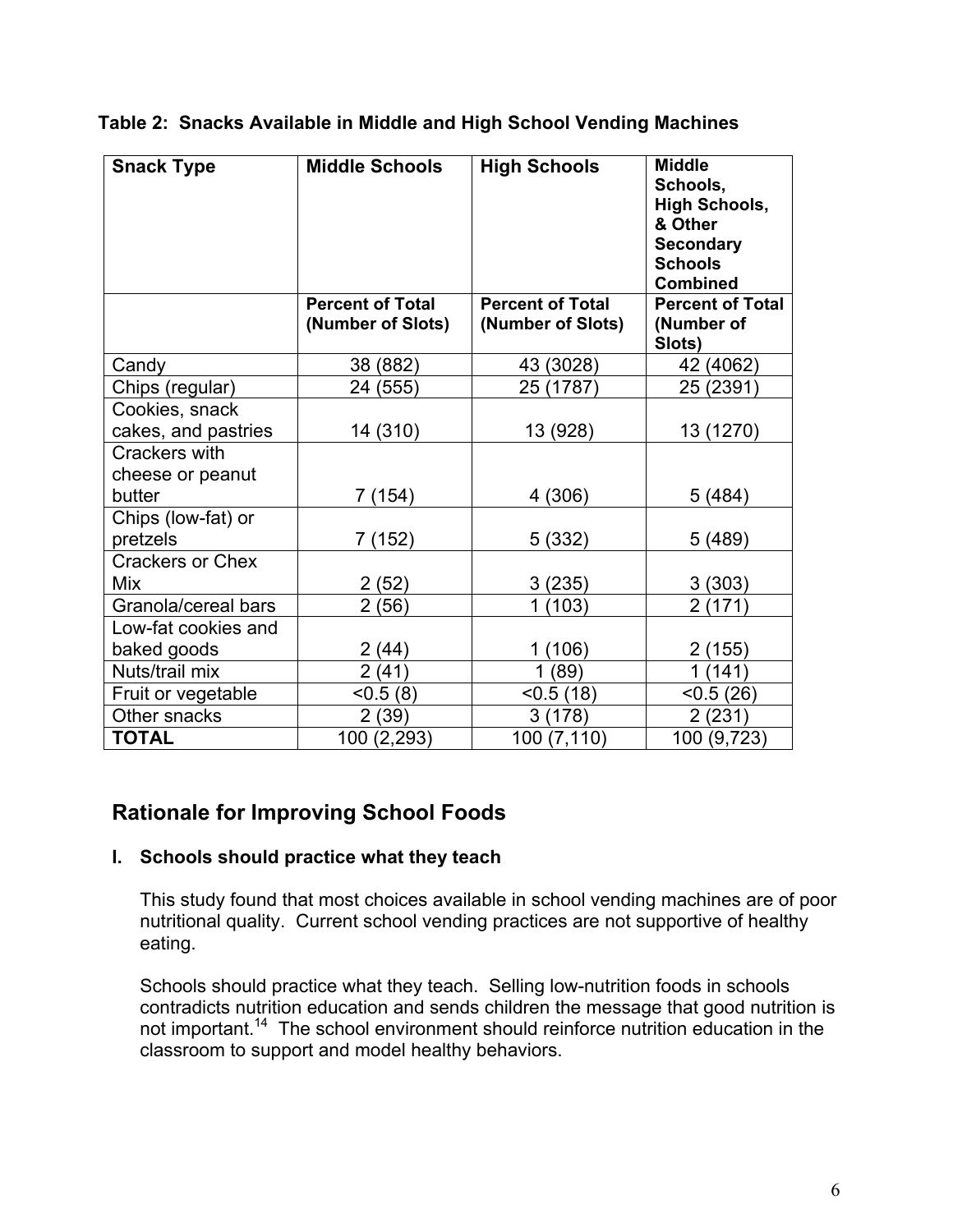#### **II. The sale of low-nutrition foods in schools undermines parents' ability to feed their children well**

Parents entrust schools with the care of their children during the school day. The sale of low-nutrition foods in schools makes it difficult for parents to ensure that their children are eating well. This is especially problematic when children have dietrelated conditions, such as diabetes, high cholesterol, or overweight.

Without their parents' knowledge, some children spend their lunch money on the low-nutrition foods from vending machines rather than on balanced school meals. Long cafeteria lines, short lunch periods, or activities during the lunch period lead some students to purchase foods from a vending machine rather than a lunch from the cafeteria line.



#### **III. Children's eating habits and health**

Obesity rates have doubled in children and tripled in adolescents over the last two decades.<sup>2</sup> As a result, diabetes rates among children also have increased and type 2 diabetes can no longer be called "adult onset" diabetes. Also, 60% of obese children have high cholesterol, high blood pressure, or other risk factor for cardiovascular disease.<sup>15</sup> While obesity is a complex, multi-factorial problem, overconsumption of soft drinks and snack foods plays a key role.<sup>10,11,12</sup>

While low levels of physical activity are an important part of the problem, children are clearly eating more calories now than in the past. Between 1989 and 1996, children's calorie intake increased by approximately 80 to 230 extra calories per day (depending on the child's age and activity level).  $8.9^\circ$  Soft drinks and low-nutrition snack foods are key contributors to those extra calories. Children who consume more soft drinks consume more calories<sup>16,17</sup> and are more likely to be overweight<sup>10,11</sup> than kids who drink fewer soft drinks. A recent study found that a school-based nutrition education program that encouraged children to limit their soda consumption reduced obesity among the children.<sup>18</sup>

Consumption of soft drinks also can displace from children's diets healthier foods<sup>16,17,19,20,21</sup> like low-fat milk, which can help prevent osteoporosis, and juice, which can help prevent cancer. In the late 1970s, teens drank almost twice as much milk as soda pop. Twenty years later, they are drinking twice as much soda pop as milk. The number of calories children consume from snacks increased by 30% (from 460 to 610 calories) between 1977 and 1996.<sup>12</sup>

The health benefits of eating fruits and vegetables are well-documented; eating enough fruits and vegetables is important for preventing cancer, heart disease, high blood pressure, and other diseases.<sup>22</sup> People who eat five or more servings of fruits and vegetables each day have half the cancer risk of those who eat fewer than two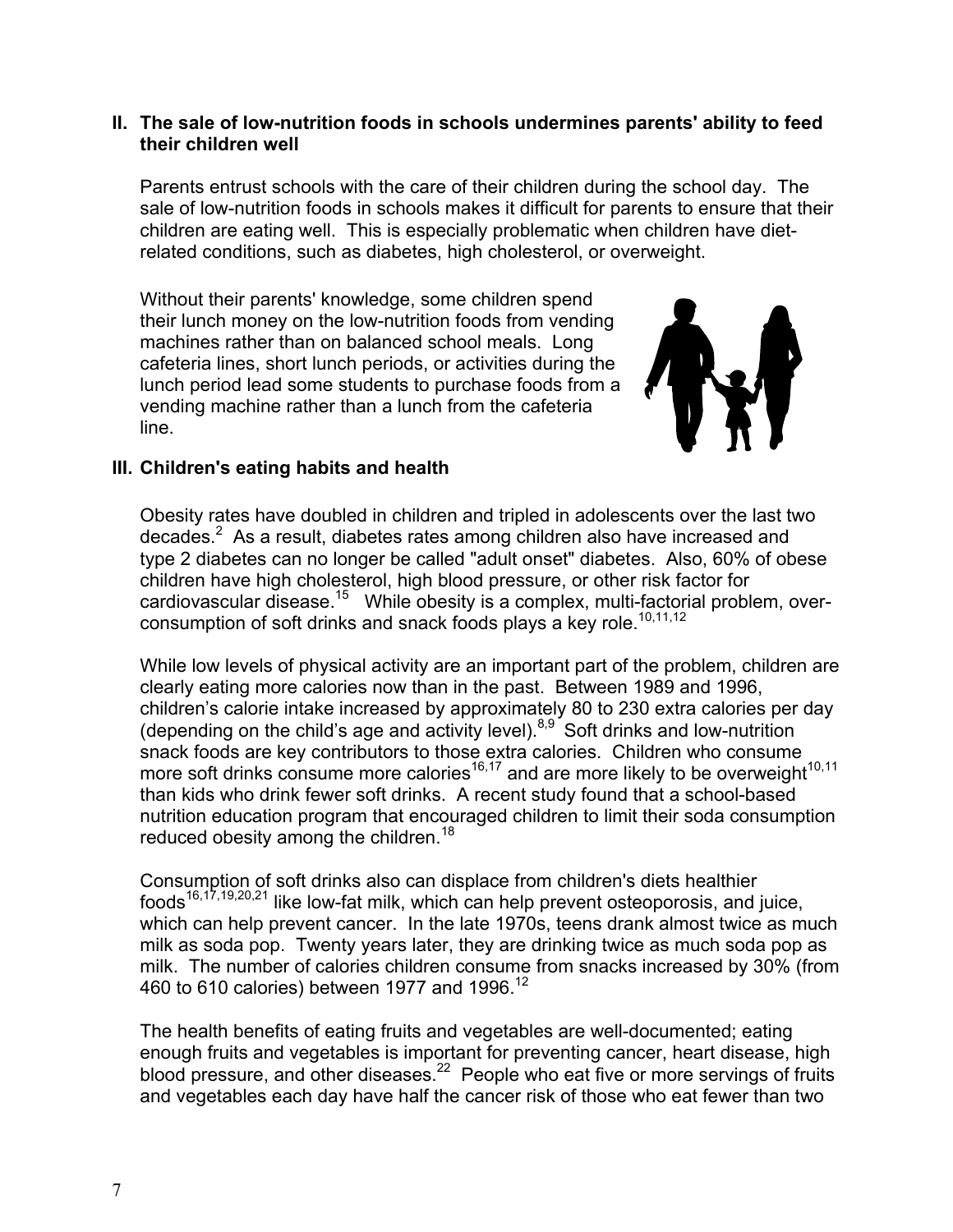servings per day.<sup>23</sup> However, children are not consuming enough fruits and vegetables to receive maximum health benefits. The average 6 to 11 year old eats only 3.5 servings of fruits and vegetables a day, achieving only half the recommended seven servings per day for this age group.<sup> $4$ </sup> Fewer than 15% of elementary-school-aged children eat the recommended five or more servings of fruits and vegetables daily.<sup>4</sup> While fruit juices can have as many calories as soda, they provide important nutrients and health benefits that soda does not.

Milk is an important source in children's diets of essential vitamins and minerals, such as calcium and vitamins A and D. Since 98% of maximum bone density is reached by age 20, it is especially important that children get enough calcium.<sup>24</sup> However, milk is also the largest source of saturated fat in children's diets.<sup>25</sup> While low-fat and fat-free milk make important contributions to children's diets, whole and 2% milk contribute to children's risk of heart disease.

#### **IV. Short-term profits from selling junk food in schools pale in comparison with the long-term costs for diet-related diseases**

While schools are facing serious budget gaps, it is shortsighted to fund schools at the expense of our children's health. Diet- and obesity-related diseases, such as diabetes, heart disease, and cancer, cause disabilities and affect quality of life. The financial costs also are staggering. Annual medical spending attributed to obesity is estimated to be \$75 billion per year, and half of that amount is financed by federal taxpayers through Medicare and Medicaid.26 From 1979 to 1999, annual hospital costs for treating obesity-related diseases in children rose threefold (from \$35 million



to  $$127$  million).<sup>27</sup>

The federal government also spends large amounts of money treating other diet-related diseases such as heart disease, cancer, diabetes, stroke, and osteoporosis through the Medicaid and Medicare programs and federal employee health insurance. Those diseases have their roots in childhood. According to the USDA, healthier diets could save at least \$71 billion per year in medical and related costs. $^{28}$ 

#### **V. Schools that stop selling soda and junk food are not losing money**

Even in the short-term, schools are finding that they can raise funds without undermining children's diets and health. A number of schools and school districts including Aptos Middle School (CA), Folsom Cardova Unified School District (CA), Monroe High School (CA), Venice High School (CA), Vista High School (CA), Fayette County Public Schools (KY), Old Orchard Beach Schools (ME), School Union 106 (ME), Shrewsbury School District (MA), North Community High School (MN), McComb School District (MS), Whitefish Middle School (MT), Sayre Middle School (PA), and South Philadelphia High School (PA) have improved the nutritional quality of school foods and beverages and not lost money.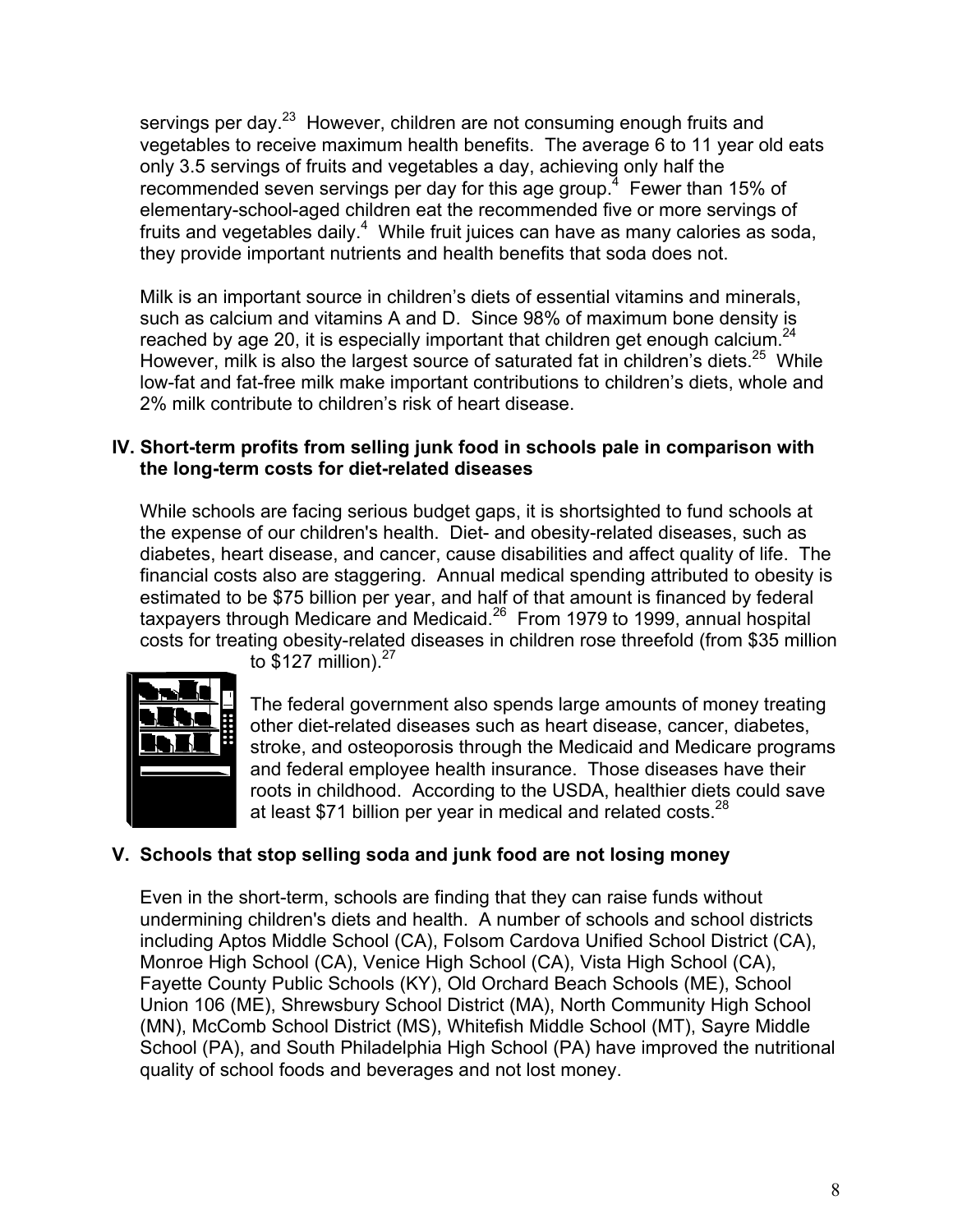Venice High School in Los Angeles eliminated unhealthy snack and beverage sales on campus. The school vending machines now offer a variety of waters, 100% juices and soy milk as well as a variety of healthy snacks including granola and cereal bars. After one year, snack sales in the student store were up by over \$1,000 per month compared to the same time the previous year. Two years after the changes, snack sales per month had roughly doubled (\$6,100 in May 2002 compared with \$12,000 in March 2004). The students also raise significant funds with fundraisers that do not undermine children's health, such as a celebrity basketball game, car washes, and holiday gift wrapping.



Old Orchard Beach Schools in Maine wrote school vending policies that led to the removal of sodas and junk foods, and replaced them with water, 100% fruit juices, and healthier snack options. The vending machine signage was changed to advertise water instead of soda pop. Vending revenues have remained the same as they were prior to the changes.

North Community High School in Minneapolis replaced most of its

soda vending machines with machines stocked with 100% fruit and vegetable juices and water and slightly reduced the prices of those healthier options. As a result, the sale of healthier items increased and the school has not lost money.

Though school vending is lucrative, it often represents only a small percentage of total school budgets. Soft drink contracts generate between \$3 and \$30 per student per year; even the most profitable contracts provide less than 0.5% of a school district's annual budget.<sup>29</sup> In addition, the money raised from vending machines in schools is not a donation from the soft drink and snack food industries – it comes from the pockets of children and their parents.

#### **VI. School foods can be improved at the federal, state, or local level**

States and localities have historically left the development of nutritional guidance to the federal government. The federal government has developed the Food Guide Pyramid, *Dietary Guidelines for Americans*, and nutrition facts labeling standards for packaged foods.

In addition, unlike other aspects of education that are primarily regulated at the state and local level, school foods have historically been regulated at the federal level – by Congress and the U.S. Department of Agriculture (USDA). The National School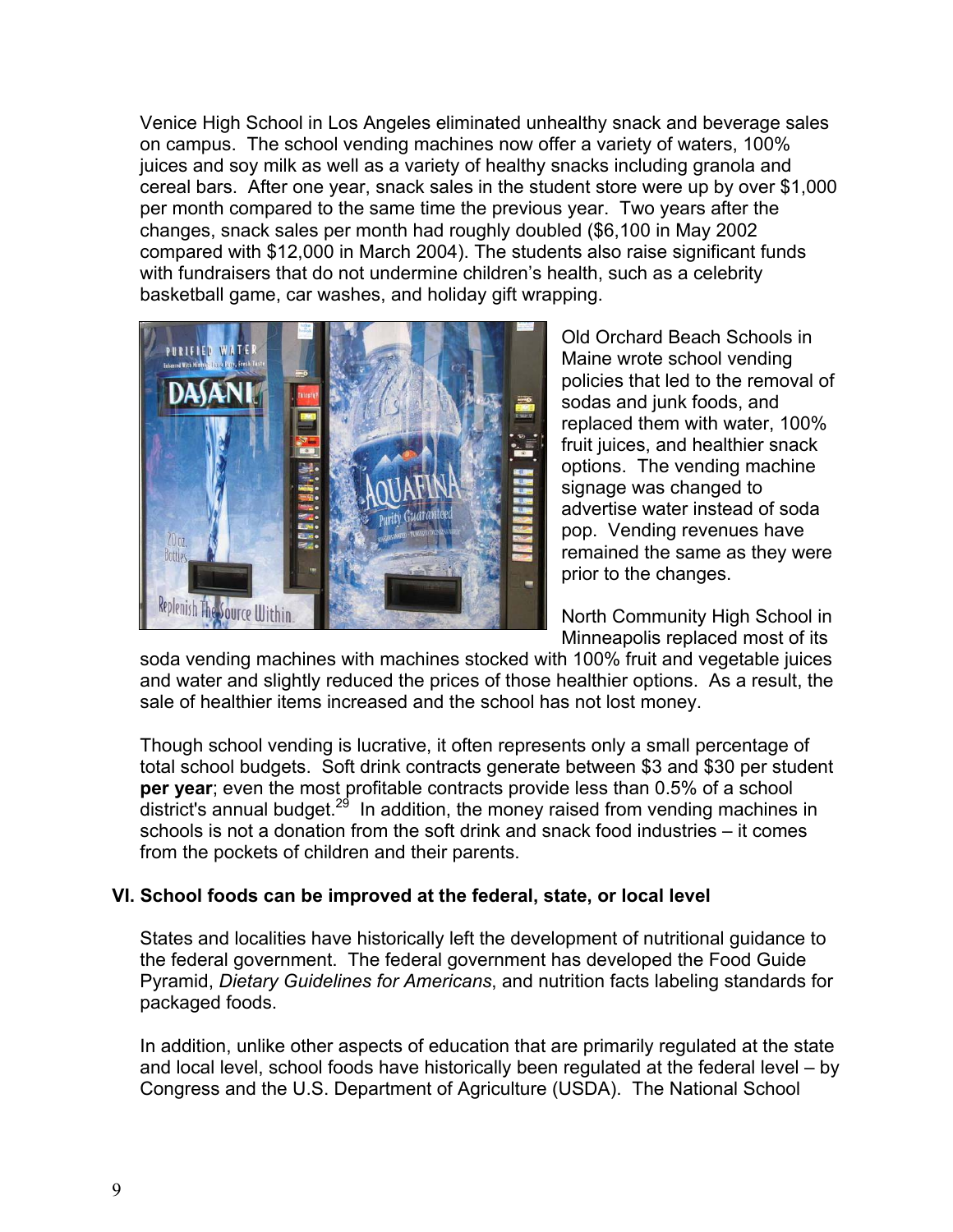Lunch Program was created in 1946 under the Truman administration, "as a measure of national security, to safeguard the heath and well-being of the Nation's children and to encourage the domestic consumption of nutritious agricultural commodities and other food."30

The federal government invests enormous resources in the school meal programs (\$8.8 billion in FY 2003, including cash payments and commodities) and has strong nutrition standards for those meals, as well as provides technical assistance and support for states and local food service authorities to meet those standards.<sup>31</sup> Selling junk foods in school vending machines undermines that investment.

USDA sets detailed standards and requirements for the foods provided through the school meal programs, including which foods are served, the portion sizes of those foods, and the amounts of specific nutrients that school meals must provide over the course of a week. In contrast, foods sold in vending machines, a la carte lines, fundraisers, and other venues outside the school meal programs are not required by the USDA to meet comparable nutrition standards. The USDA currently has limited authority to regulate those foods.

For foods sold outside of school meals, USDA restricts only the sale of "Foods of Minimal Nutritional Value" (FMNV). A FMNV provides less than 5% of the Reference Daily Intake (RDI) for eight specified nutrients per serving.<sup>32</sup> During meal periods, the sale of FMNV is prohibited by federal regulations in areas of the school where USDA school meals are sold or eaten. However, FMNV can be sold anywhere else on-campus -- including just outside the cafeteria -- at any time. In addition, many nutritionally poor foods are not considered FMNV despite their high contents of saturated or trans fat, salt, or refined sugars, including chocolate candy bars, chips, and fruitades (containing little fruit juice), and thus can be sold anywhere on school campus anytime during the school day.

In order for USDA to set nutrition standards for all foods sold on school campuses throughout the school day, Congress needs to grant USDA additional authority. Implementation of those nutrition standards could be required as a condition for participating in the school meal programs.

States and cities have express authority to set nutrition standards in addition to the federal standards for foods sold out of school vending machines, a la carte lines, and other venues outside of the meal programs. A number of states have set or are working to set stronger nutrition standards for such foods (for examples, see http://cspinet.org/schoolfood/school\_foods\_kit\_part3.pdf). Such state and local actions are needed given the limitations of current federal regulations.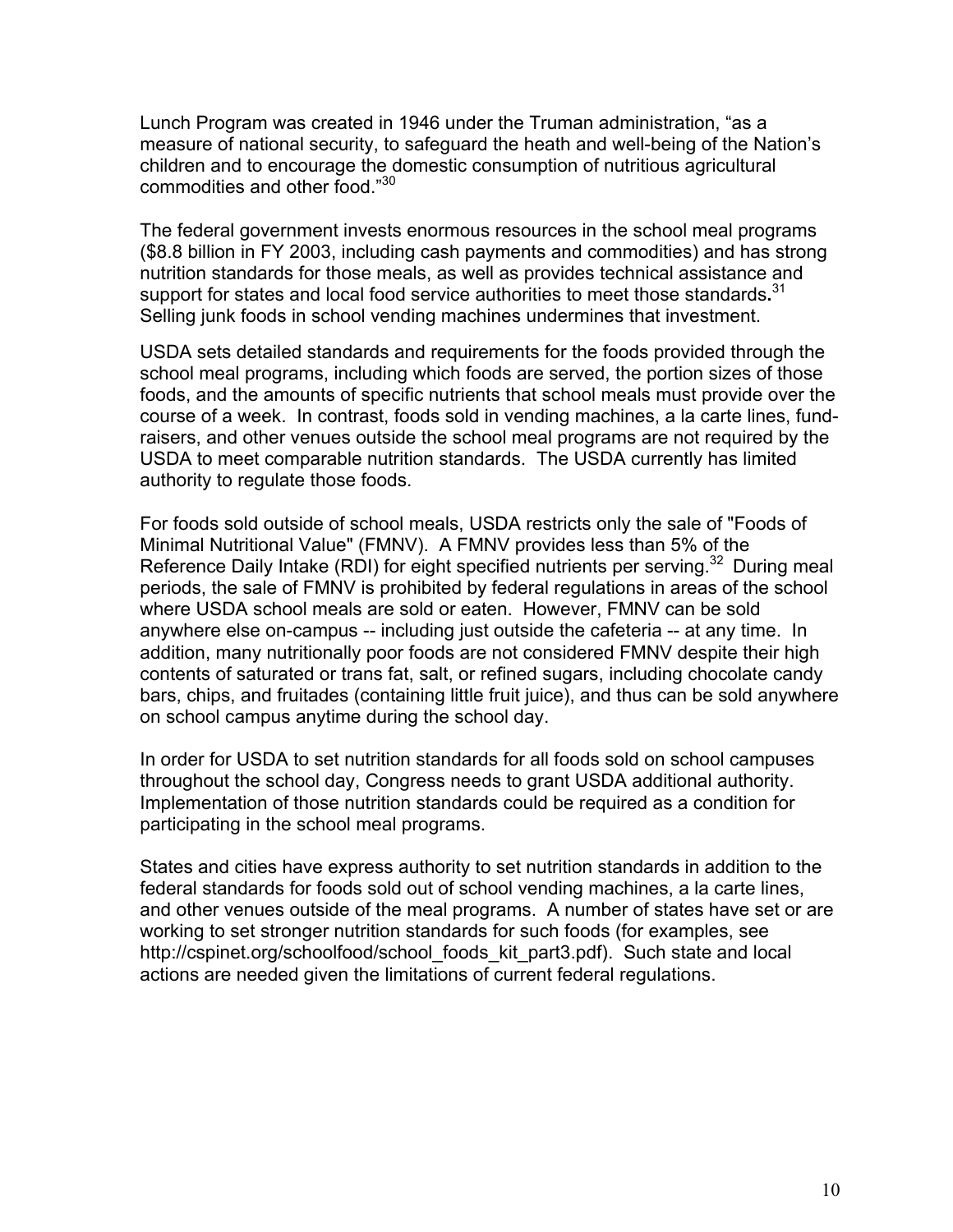**Modest improvements in vending machine offerings can significantly reduce the calorie content of items purchased by students. Below is an example from Vista High School (California) of vending machine offerings before and after improving their nutritional quality.** 

#### **Before** After



AVERAGE NUTRIENTS: 275 Calories 46% Fat 400 mg. Sodium



AVERAGE NUTRIENTS: 180 Calories 29% Fat 237 mg. Sodium

#### **Conclusions**

This study found that the overwhelming majority of beverage and snack options in school vending machines are of poor nutritional quality. While foods and beverages sold in school vending machines are not the sole cause of childhood obesity, improving school nutrition environments is a key step toward ensuring that children have access to foods that promote their health and well-being. (For more information and model policies regarding other approaches to addressing nutrition, physical activity, and obesity, visit www.cspinet.org/nutritionpolicy.)

With skyrocketing childhood obesity rates, it is urgent that schools, school districts, and local, state, and federal governments enact policies to ensure that all foods and beverages available in schools make a positive contribution to children's diets and health.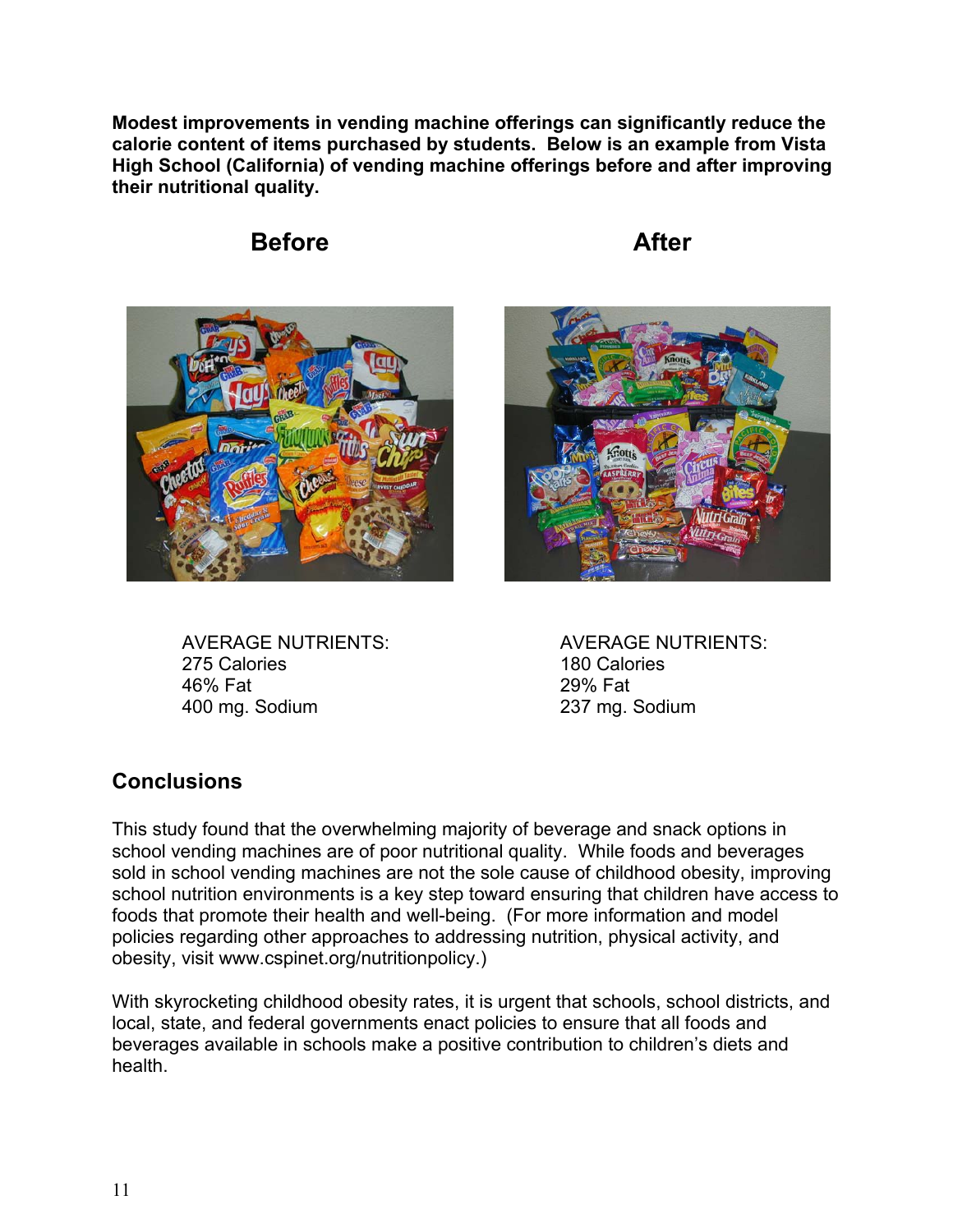### **Appendix A: SURVEY OF SCHOOL VENDING MACHINES**

| Name of school: | Grade levels: |  |
|-----------------|---------------|--|
|-----------------|---------------|--|

**City: \_\_\_\_\_\_\_\_\_\_\_\_\_\_\_\_\_\_\_\_\_\_\_\_\_\_\_\_\_\_\_\_\_\_\_\_\_\_\_\_\_\_\_\_\_\_\_\_\_\_\_\_\_\_\_ State:\_\_\_\_\_\_\_** 

# of vending machines in school: \_\_\_\_\_\_\_\_\_# of students in school: \_\_\_\_\_\_\_\_\_\_\_\_

| <b>Snacks</b>                                            | # of Slots<br>in Machine 1 | # of Slots<br>in Machine 2 | # of Slots<br>in Machine 3 |
|----------------------------------------------------------|----------------------------|----------------------------|----------------------------|
| Chips* - regular                                         |                            |                            |                            |
| Chips* - low-fat or pretzels                             |                            |                            |                            |
| Crackers/ Chex Mix                                       |                            |                            |                            |
| Crackers with cheese or peanut butter                    |                            |                            |                            |
| Fruit or vegetable                                       |                            |                            |                            |
| Granola/cereal bars                                      |                            |                            |                            |
| Nuts/trail mix                                           |                            |                            |                            |
| Candy                                                    |                            |                            |                            |
| Cookies/snack cakes/pastries                             |                            |                            |                            |
| Low-fat cookies and baked goods                          |                            |                            |                            |
| Other food:                                              |                            |                            |                            |
| Other food:                                              |                            |                            |                            |
| Total # of slots in vending machine                      |                            |                            |                            |
|                                                          | # of Slots<br>in Machine 4 | # of Slots<br>in Machine 5 | # of Slots<br>in Machine 6 |
| <b>Beverages</b>                                         |                            |                            |                            |
| Soda (regular)                                           |                            |                            |                            |
| Diet soda                                                |                            |                            |                            |
| Fruit drink (less than 50% real juice)                   |                            |                            |                            |
| Fruit juice (at least 50% real juice)                    |                            |                            |                            |
| Water                                                    |                            |                            |                            |
| Sports drinks                                            |                            |                            |                            |
| Iced tea, lemonade, or other sweetened drink             |                            |                            |                            |
| Whole or 2% milk (including flavored)                    |                            |                            |                            |
| Low-fat/1% milk or fat-free milk (including<br>flavored) |                            |                            |                            |
| Other drink:                                             |                            |                            |                            |
| Total # of slots in vending machine                      |                            |                            |                            |

\*Note: Chips = potato chips, tortilla chips, cheese snacks, etc.

**Comments/Notes:**